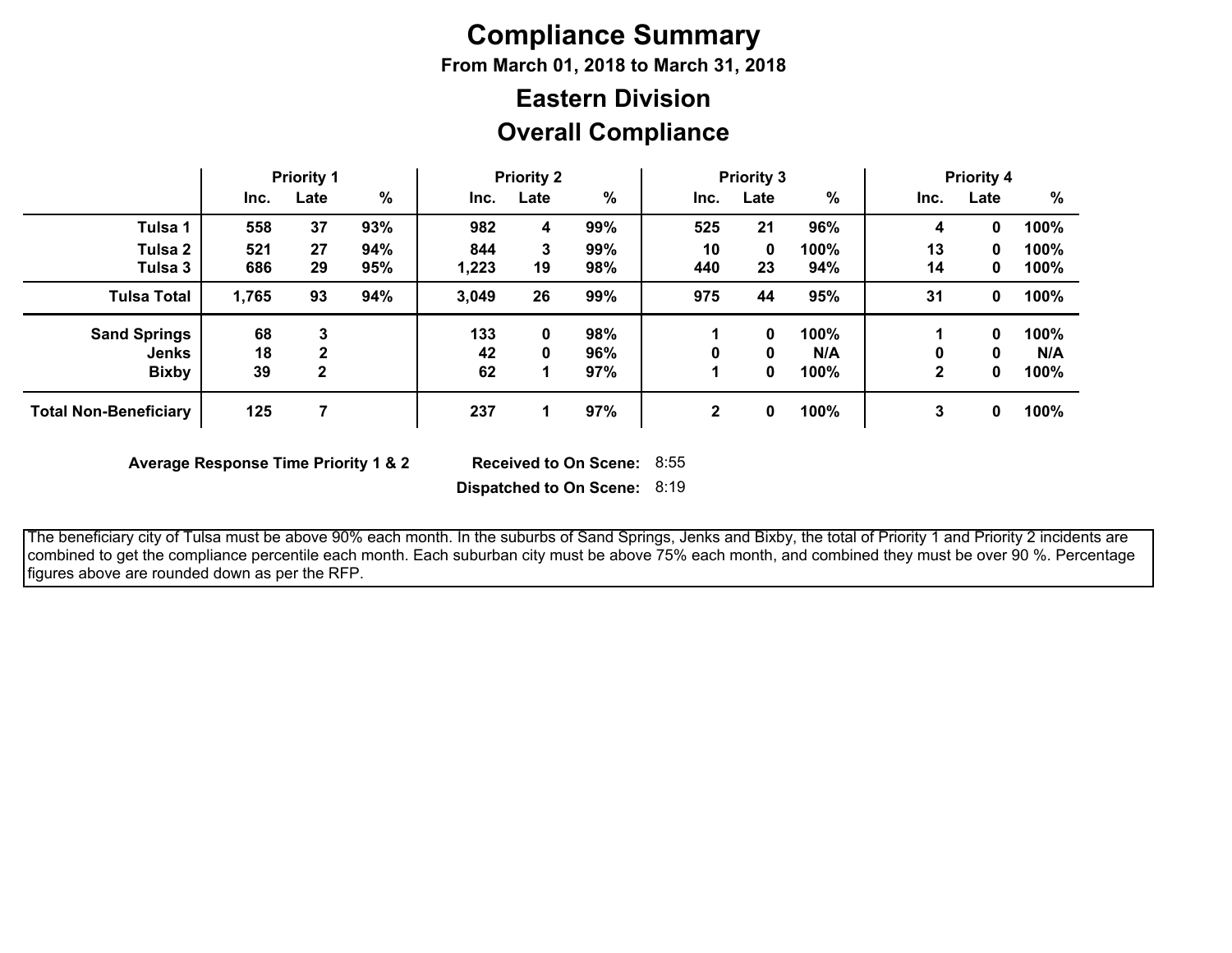# **Compliance Summary**

**From March 01, 2018 to March 31, 2018**

### **Overall Compliance Western Division**

|                               | <b>Priority 1</b> |                      | <b>Priority 2</b> |                |      | <b>Priority 3</b> |             |                |     | <b>Priority 4</b> |              |      |
|-------------------------------|-------------------|----------------------|-------------------|----------------|------|-------------------|-------------|----------------|-----|-------------------|--------------|------|
|                               |                   | Inc. Late            | $\frac{9}{6}$     | Inc.           | Late | $\%$              | Inc.        | Late           | %   | Inc.              | Late         | $\%$ |
| <b>Oklahoma City 1</b>        | 905               | 65                   | 92%               | 1,649          | 19   | 98%               | 487         | 30             | 93% | 17                | 1            | 94%  |
| <b>Oklahoma City 2</b>        | 1,018             | 119                  | 88%               | 1,625          | 32   | 98%               | 266         | 16             | 93% | 5                 | 0            | 100% |
| <b>Edmond</b>                 | 149               | 11                   | 92%               | 235            | 14   | 94%               | 75          | $\overline{2}$ | 97% | 0                 | 0            | N/A  |
| <b>Total OKC &amp; Edmond</b> | 2,072             | 195                  | 90%               | 3,509          | 65   | 98%               | 828         | 48             | 94% | 22                | 1            | 95%  |
| <b>Mustang</b>                | 34                | 8                    |                   | 64             | 4    | 87%               | 23          | 5              | 78% | $\mathbf 0$       | 0            | N/A  |
| <b>The Village</b>            | 20                | 0                    |                   | 46             | 1    | 98%               | 0           | 0              | N/A | 0                 | $\mathbf 0$  | N/A  |
| <b>Nichols Hills</b>          | 5                 | $\blacktriangleleft$ |                   | $\overline{7}$ | 1    | 83%               | $\mathbf 0$ | $\mathbf{0}$   | N/A | 0                 | $\mathbf{0}$ | N/A  |
| <b>Total Non-Beneficiary</b>  | 59                | 9                    |                   | 117            | 6    | 91%               | 23          | 5              | 78% | 0                 | 0            | N/A  |
| <b>Piedmont</b>               | 7                 |                      |                   | 5              |      |                   | 0           |                |     | $\pmb{0}$         |              |      |

**Average Response Time Priority 1 & 2** 

**Dispatched to On Scene:** 9:10 Received to On Scene: 9:40

 The beneficiary city of Oklahoma City must be above 90% each month. In the suburbs of Warr Acres, Bethany, Mustang, The Village, and Nichols Hills, the total of Priority 1 and Priority 2 incidents are combined to get the compliance percentile each month. Each suburban city must be above 75% each month, and combined they must be over 90 %. Percentage figures above are rounded down as per the RFP.